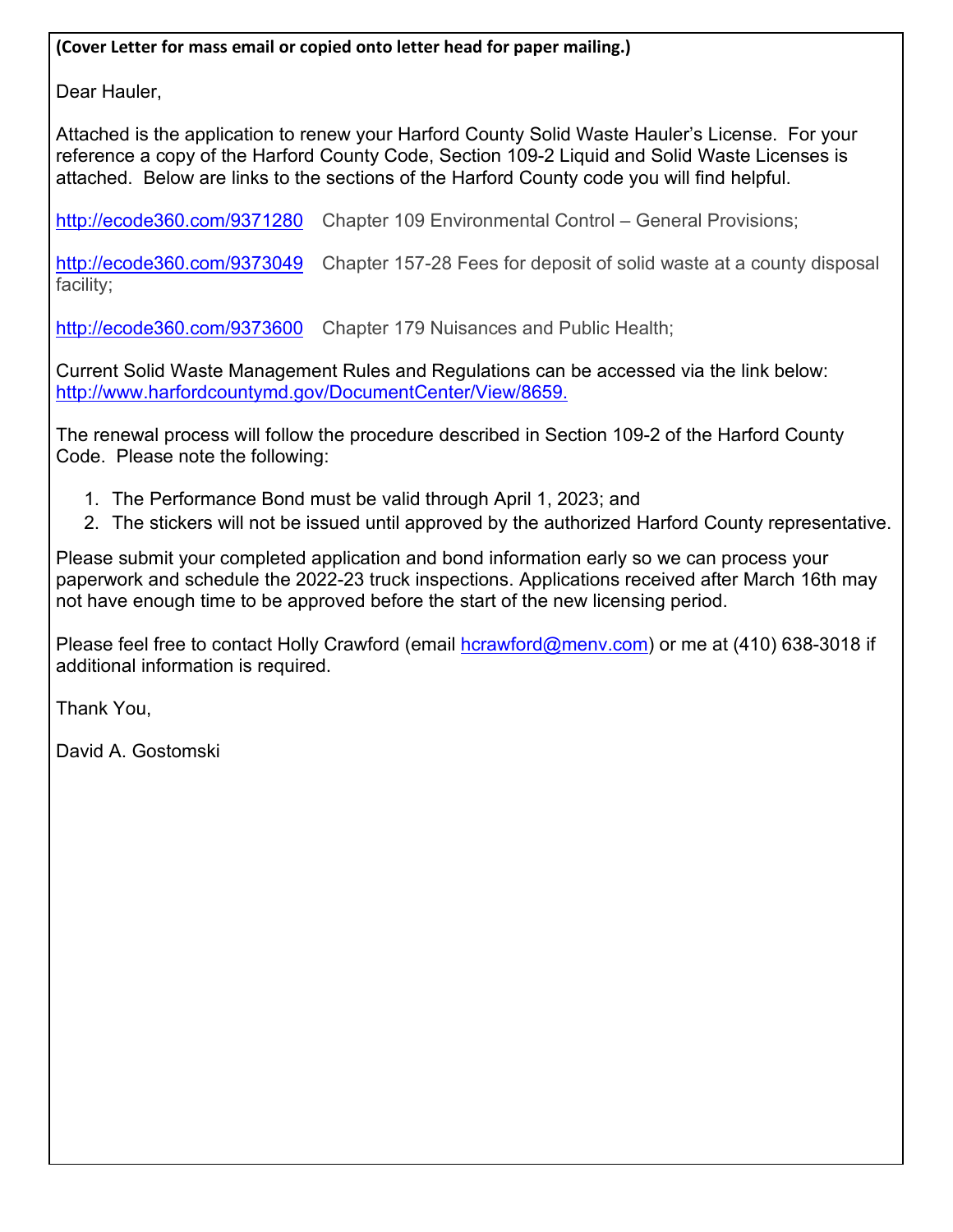# **Harford County Solid Waste Hauler's Licensing Procedures**

- 1. The renewal period is February  $15<sup>th</sup>$  through March  $31<sup>st</sup>$  for the operating period April  $1<sup>st</sup>$  of the current year through April1<sup>st</sup> of the following year. Renewal applications will be distributed via email or hard copy to all commercial haulers in early February. New application will be accepted and processed any time during the year.
	- a. The application documents will be presented as a fillable Adobe document for ease of completion by haulers.
- 2. The hauler completes the following forms and returns them to HWDC by March  $16<sup>th</sup>$ :
	- a. Part A: Applicant Information;
	- b. Part B: Business Information;
	- c. Part C: Vehicle Information for each truck to be registered. Multiple pages may be used if necessary;
	- d. Part D: Letter of Certification; and
	- e. Part E: Solid Waste Collector's Performance Bond form and the Performance Bond Power of Attorney. The bond shall be valid through the entire licensing period.
- 3. Upon receipt of the application and bond documents, the following steps will be taken:
	- a. Verify the completeness of the application;
	- b. Verify Harford County has received the bond covering all Harford County licensed trucks and the expiration date is valid;
	- c. The completed application package, recommending approval, shall be presented to the Harford County representative.
	- d. Verify the truck is active in the scale system;
	- e. Verify a good credit rating; and
	- f. Schedule the truck inspections.
		- NOTE: All prospective haulers located outside of Harford County will be required to transport their vehicles to the Harford Waste Disposal Center for inspection.
- 4. After successful truck inspections:
	- a. Hauler will be invoiced \$50 for each truck inspected with approved credit terms.
	- b. If credit terms are not established, payment must be made at time of truck inspections and delivery to ESL.
- 5. After Harford County approval the hauler will be provided:
	- a. New or updated Harford County waste hauler stickers; and
	- b. A *Harford County Solid Waste Collection and Disposal License*, a copy of which shall to be kept in each truck for which a waste hauler sticker was issued.

# **April 1, 2022– APRIL 1, 2023**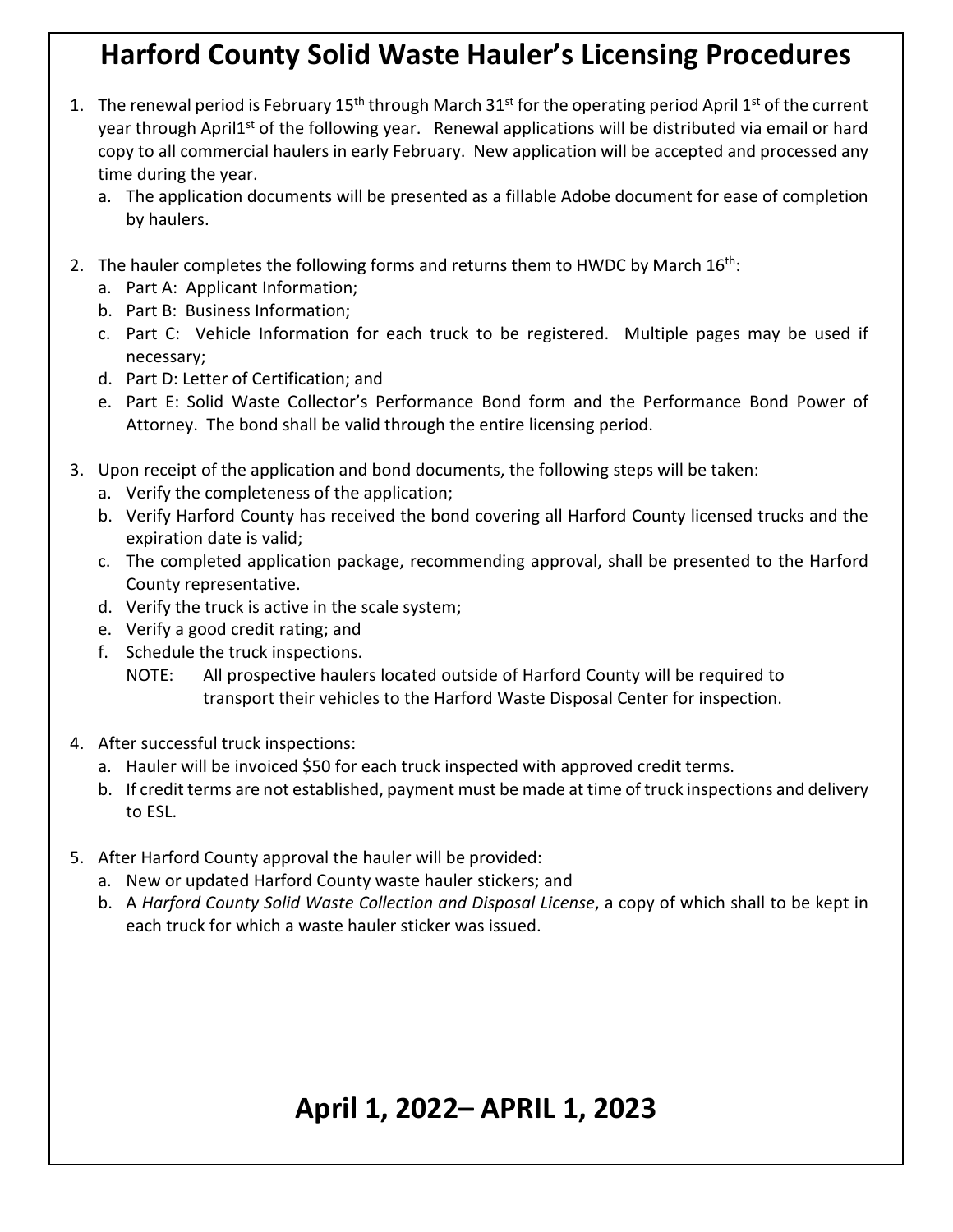

# **Harford County, Maryland APPLICATION FOR SOLID WASTE HAULER'S COLLECTION AND DISPOSAL LICENSE**

## **APRIL 1, 2022– APRIL 1, 2023**

## **Submit Application to:**

ATTN Solid Waste Hauler's License Harford Waste Disposal Center 3135 Scarboro Road Street, Maryland 21154 410-638-3018

*Included in this packet is the information currently on file regarding your hauler status. Please review and make any revisions to this information prior to submittal.*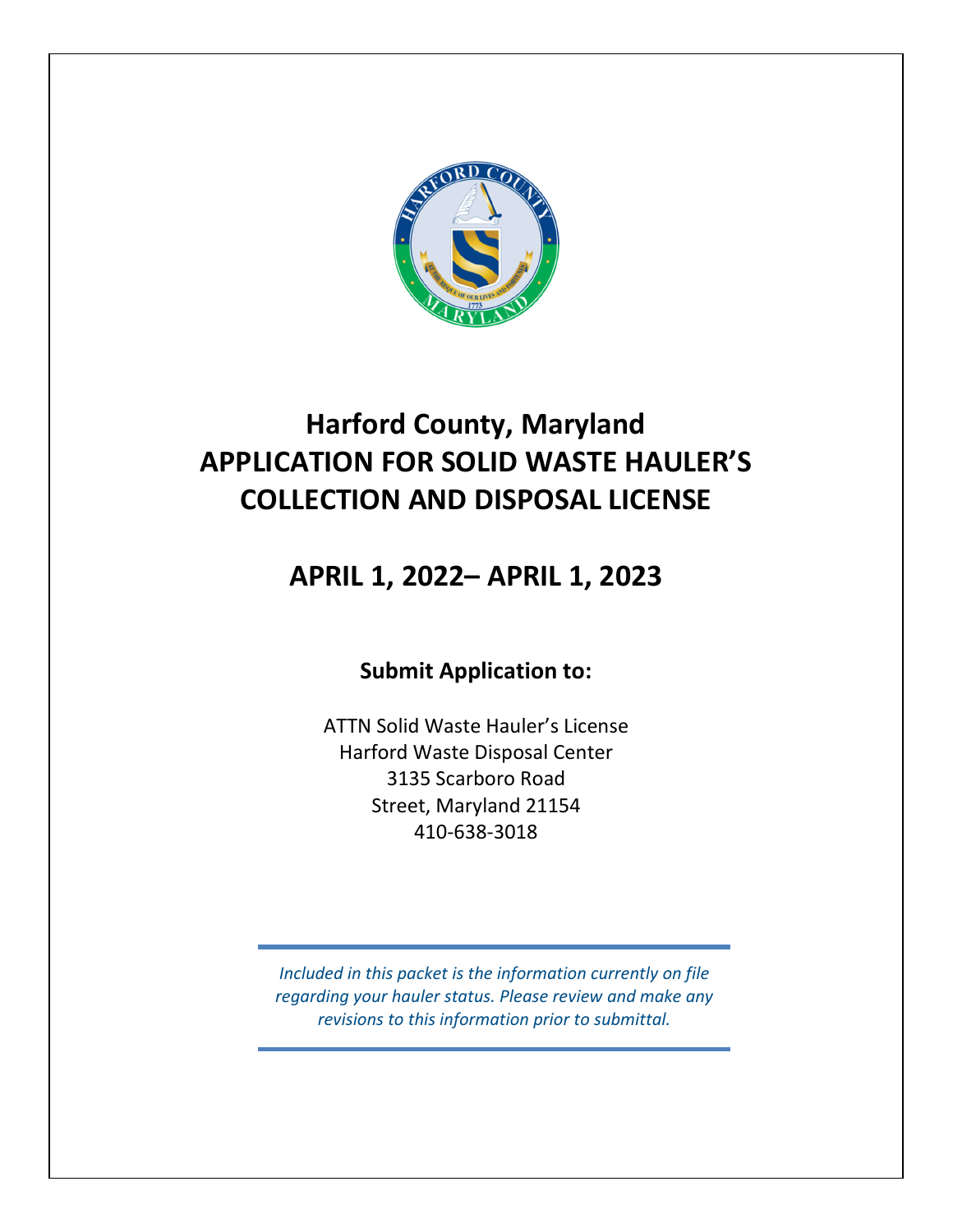#### **Harford County, Maryland**

**2022– 2023 SOLID WASTE HAULER'S COLLECTION AND DISPOSAL LICENSE APPLICATION Submit Application To: 3135 Scarboro Road, Street, Maryland 21154 by March 14th** 

# **Part A: Applicant Information**  Date: Applicant: New or Renewal (circle one) Company/Applicant Name: Business Address: Mailing Address: Telephone Number (day): Contact Name: Contact Email Address: **Part B: Business Information**  Legal Name of Company: Type of Business (check one): Corporation Partnership Individual Other\* \*Identify: List names and title of officers, directors, principals, or partners with authority to bind the business. **Name Title/Position Address Telephone Number**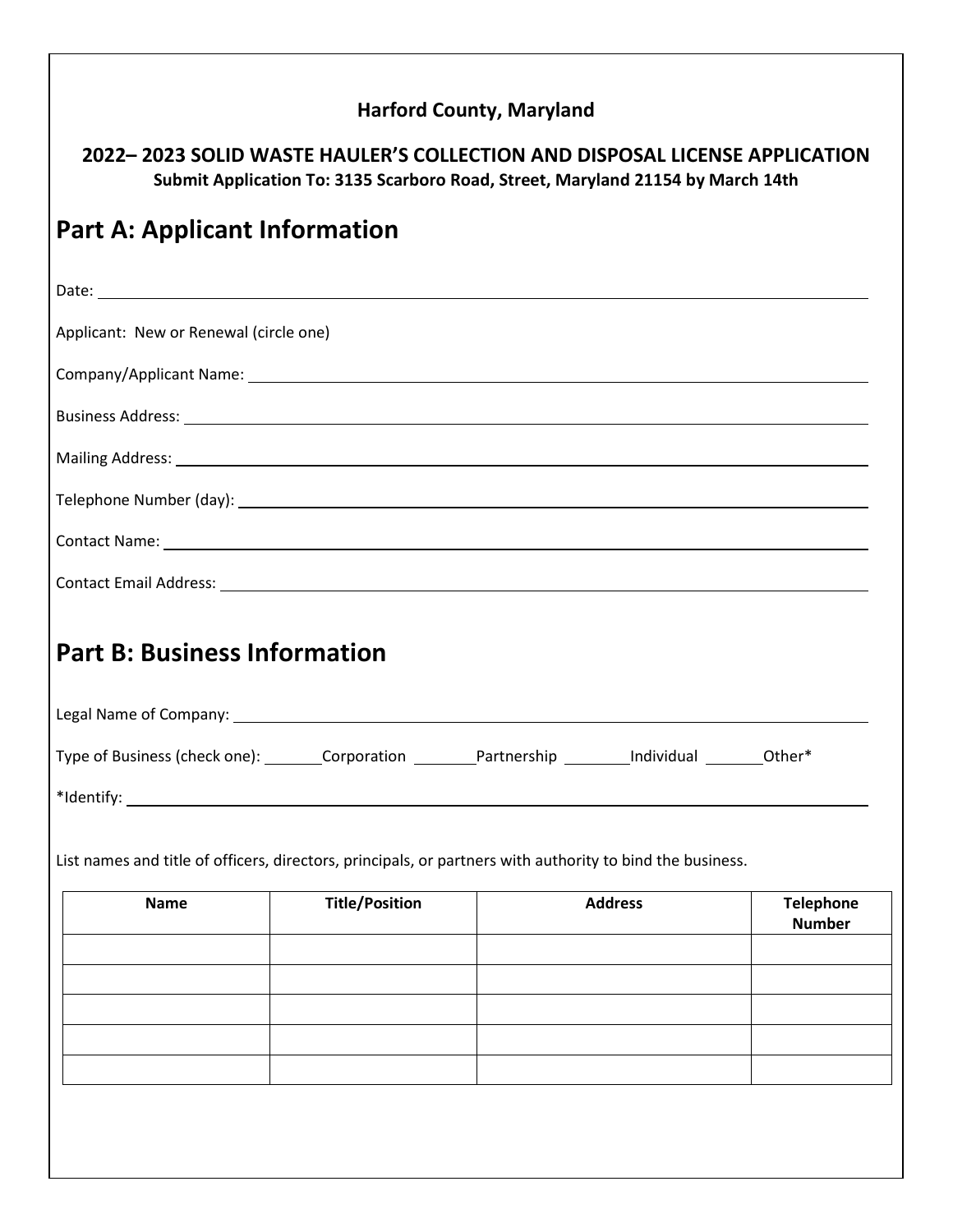Company Name:

### **Part C: Vehicle Information Vehicle Identification Number (VIN)**

*Instructions: List all vehicles that are used for hauling.* 

*Note: A Performance Bond in an amount not less than \$2000.00 for each vehicle listed below shall accompany this application. Bond shall be valid through April 1, 2023* 

**Registered Owner Fleet / Unit Vehicle Number Type\* License Plate Number Make Year VIN Capacity in Cubic Yards County-Assigned Permit Number** HA-HA-HA-HA-HA-HA-HA-HA-HA-HA-HA-

**\*\*Use separate sheet for additional vehicles**

**\*Vehicle Type: Rear End Loader (REL), Front End Loader (FEL), Roll Off Truck (ROT), Dump Truck (Dump), Roll Off Bin (ROB), Stake Body Truck (Stake), Commercial Van (Van), Other (Identify)**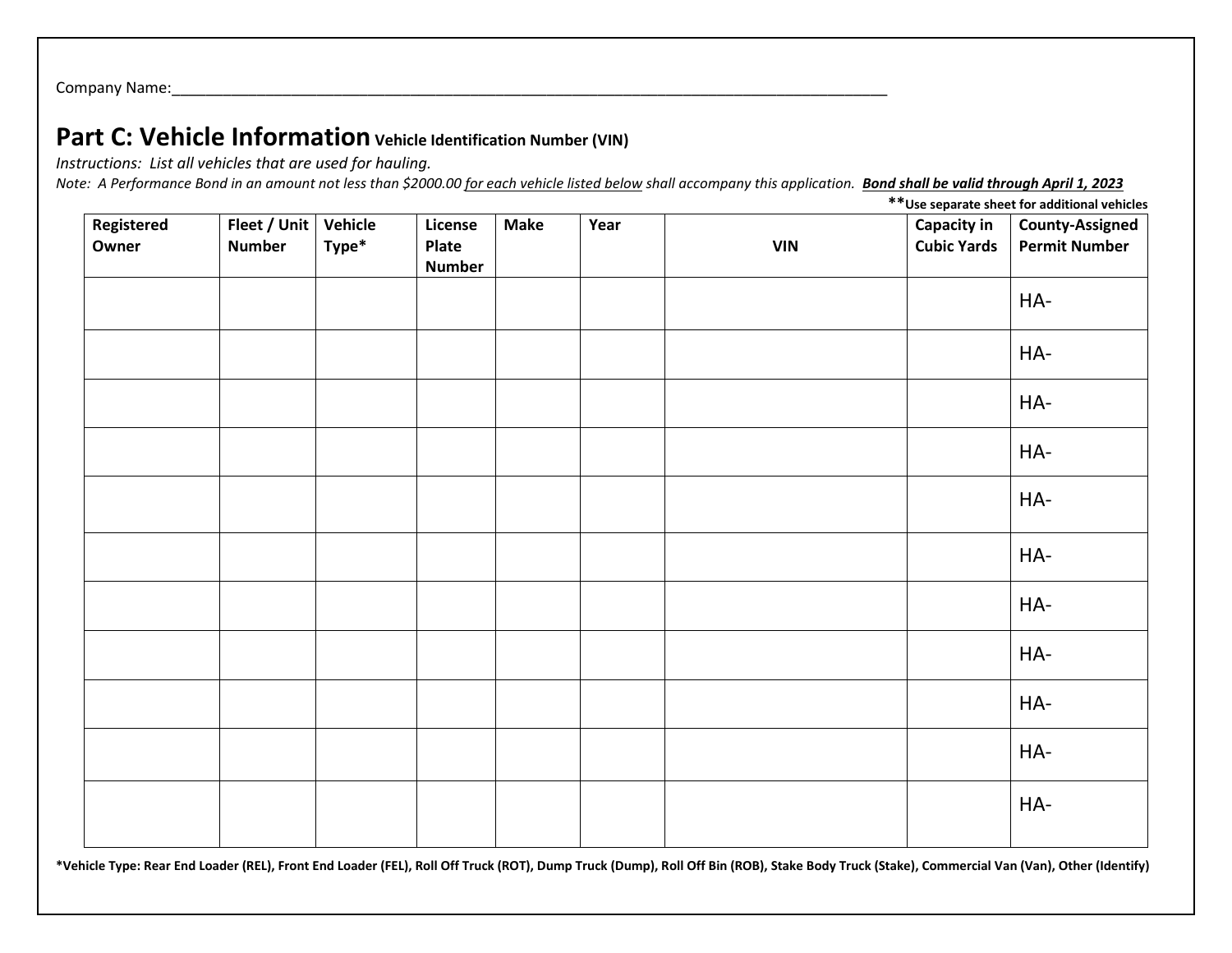## **Part D: Letter of Certification**

To Harford County Government:

I certify that I am authorized to act on behalf of \_\_\_\_\_\_\_\_\_\_\_\_\_\_\_\_\_\_\_\_\_\_\_\_\_\_\_\_\_\_(name of applicant) and I have examined the License Application, Section 109 of the Harford County Code, and the Harford County Solid Waste Management Rules and Regulations, and am familiar with all requirements and conditions contained therein, and hereby agree that **the contract of the contract of applicant**) will operate in accordance with such requirements in the event a license is issued. I also affirm that the statements made on the license application form, including any attached papers, are true and accurate, and that I am aware that any misrepresentation or false statement made in this license application shall be a basis for the refusal to issue, or for the revocation of, a solid waste license in accordance with §1-22 of the Harford County Code.

 Furthermore, I understand and agree that all solid waste generated within Harford County boundaries which is collected and transported by \_\_\_\_\_\_\_\_\_\_\_\_\_\_\_\_\_\_\_\_\_\_\_\_\_\_\_\_\_(Name of Company) shall be delivered for disposal to the Eastern Sanitary Landfill, or another solid waste disposal facility, as designated from time to time by the MES Senior Operations Manager in accordance with the Harford County Solid Waste Rules and Regulations. I also acknowledge that failure to abide by the above provisions will be grounds for penalties in accordance with the Harford County Code.

#### **Accepted and Agreed to:**

| By:                                                                                                                                                             |                                                                 |      |
|-----------------------------------------------------------------------------------------------------------------------------------------------------------------|-----------------------------------------------------------------|------|
|                                                                                                                                                                 | Signature of Authorized Company Representative<br>Title<br>Date |      |
|                                                                                                                                                                 |                                                                 |      |
|                                                                                                                                                                 |                                                                 |      |
| Issuance of a license does not relieve the applicant of responsibility for complying with all applicable Local, State or<br>Federal laws, rules or regulations. |                                                                 |      |
| <b>Return Application By March 14th To:</b>                                                                                                                     | <b>Recommended by:</b>                                          |      |
| <b>ATTN Solid Waste Hauler's License</b><br><b>Harford Waste Disposal Center</b>                                                                                |                                                                 |      |
| 3135 Scarboro Road<br>Street, Maryland 21154-1806                                                                                                               | Signature                                                       |      |
|                                                                                                                                                                 | Title                                                           | Date |
|                                                                                                                                                                 | <b>Approved by:</b>                                             |      |
|                                                                                                                                                                 | Authorized County Signature                                     |      |
|                                                                                                                                                                 | Title                                                           | Date |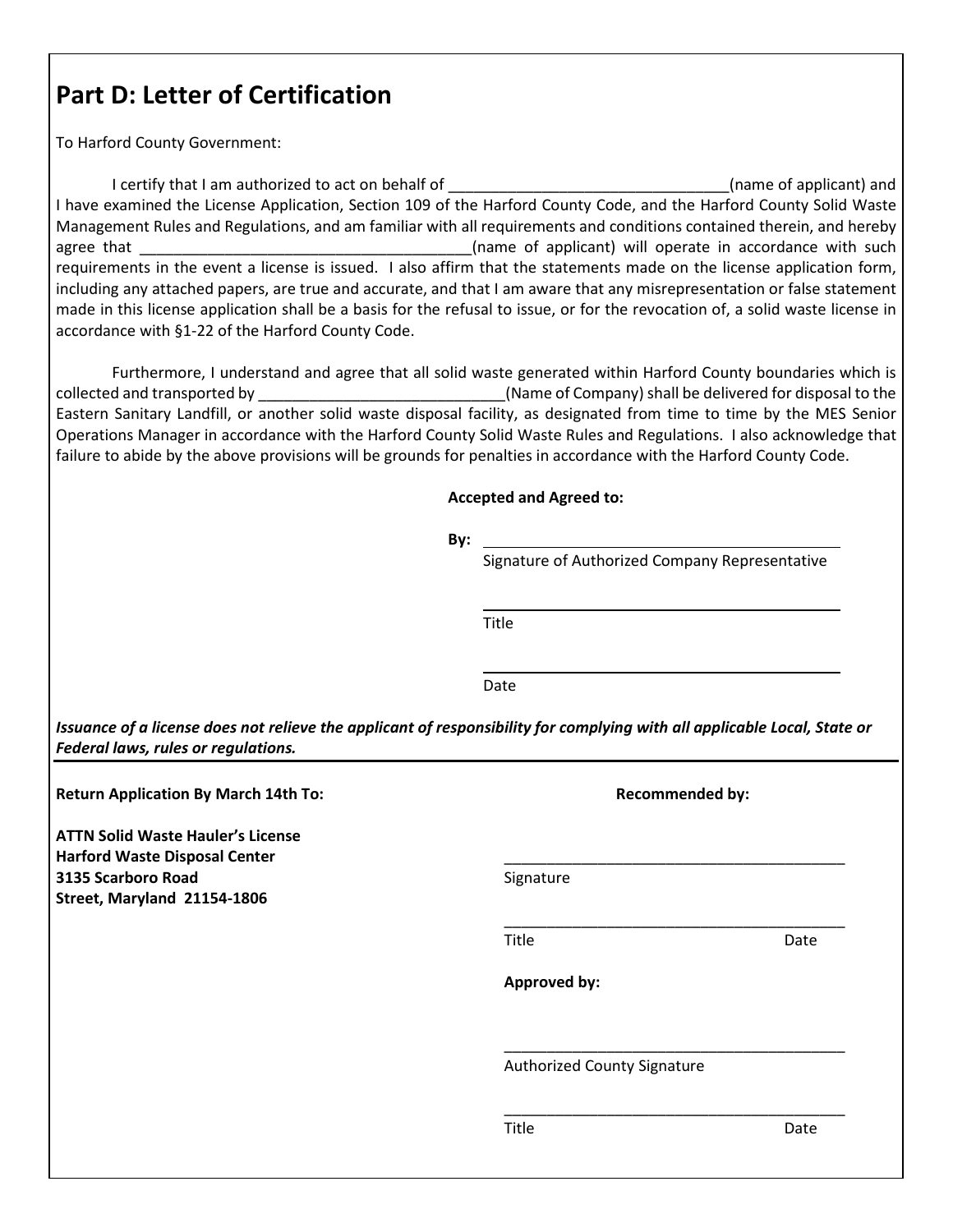## **Part E: Performance Bond**



**Harford County Government Department of Public Works** 

**Bond No.** \_\_\_\_\_\_\_\_\_\_\_\_\_\_\_\_\_\_\_\_\_

#### **Solid Waste Hauler's Performance Bond**

KNOW ALL PERSONS BY THESE PRESENTS, that we as Principal, and **and the State** of the State of the State of the State of the State of the State of the State

of \_\_\_\_\_\_\_\_\_\_\_\_\_\_\_\_\_\_\_\_\_\_\_\_\_\_\_\_\_\_\_\_\_\_ as Surety, and held and firmly bound unto Harford County, Maryland in compliance with Section 109 of the Harford County Code of Public Laws, insofar as it pertains to the collection, transportation and disposal of solid or liquid waste, in the full and just sum of \_\_\_\_\_\_\_\_\_\_\_\_\_\_\_\_\_\_\_\_\_\_\_\_, lawful money of the United States of America, to be paid to Harford County Government, its or their successors and assigns, or attorneys, for which payment, well and truly to be made, we bind ourselves, jointly and severally, our joint and several heirs, executors, and administrators, successors and assigns, firmly by these presents.

WHERE AS, the above-bound principal contemplates the performance of solid and/or liquid waste collection, transportation and disposal within HARFORD COUNTY, STATE OF MARYLAND, (including the municipalities within the County) during the period from

\_\_\_\_\_\_\_\_\_\_\_\_\_\_\_\_\_\_\_\_\_\_\_\_\_\_\_\_\_\_\_\_\_\_\_\_\_\_\_\_\_\_ to \_\_\_\_\_\_\_\_\_\_\_\_\_\_\_\_\_\_\_\_\_\_\_\_\_\_\_\_\_\_\_\_\_\_\_\_\_\_\_\_\_\_\_\_\_\_\_\_, and

WHEREAS, as a condition precedent to the issuance of a license for the collection, transportation and/or disposal of solid or liquid waste, the Principal must post a performance bond in accordance with the requirements of 109-2.F. of the Harford County Code.

NOW, THEREFORE, during the term stated above, this Performance Bond shall remain in full force and effect unless and until the following terms and conditions are met:

- 1. Principal shall perform all collection, transportation and disposal of solid and/or liquid waste in compliance with applicable provisions of Federal, State and local law; and
- 2. Principal and Surety shall comply with the terms and conditions of this Performance Bond.

Principal shall be deemed to be in default of its obligations under this Performance Bond if it violates any applicable laws, rules, or regulations governing the collection, transportation and/or disposal of solid or liquid waste including, but not limited to, failure to pay tipping fees or failure to remediate any spillage of liquid or solid waste along public roads or public property. The Director of Public Works of Harford County shall declare Principal to be default of its obligations in writing. Where, applicable, the Surety may within 15 days after notice of default from the Director, notify the Director that it has elected to remedy the default. In the event the Surety does not elect to remedy the default, the County shall have the right to remedy the default with Surety to remain liable for all costs and expenses of completion up to but not exceeding the penal sum stated above. Where it is deemed, in the sole discretion of the County, that the default must be remedied immediately by County agents or employees, Surety shall be liable to reimburse the County for its cost to perform the remediation up to the penal sum of this Bond. Where the default consists of a failure to timely pay fees or other invoices issued by the County, Surety shall immediately forfeit and pay to the County the amount of the fee or invoice not to exceed the penal sum of this Bond.

IN WITNESS THEREOF, the said principal has hereunto and seal and the said surety has caused these presents to be signed in its name, by its attorney-in-fact and its corporate seal to be hereunto affixed, this cay of  $\mathsf{in}$  the year  $\blacksquare$ 

Signed and sealed in the presence of:

Principal Surety

**Witness** 

By: \_\_\_\_\_\_\_\_\_\_\_\_\_\_\_\_\_\_\_\_\_\_\_\_\_\_\_\_\_\_ By: \_\_\_\_\_\_\_\_\_\_\_\_\_\_\_\_\_\_\_\_\_\_\_\_\_\_\_\_\_\_\_\_

Name: Name:

\_\_\_\_\_\_\_\_\_\_\_\_\_\_\_\_\_\_\_\_\_\_\_\_\_\_\_\_\_\_\_ \_\_\_\_\_\_\_\_\_\_\_\_\_\_\_\_\_\_\_\_\_\_\_\_\_\_\_\_\_\_\_\_

Title: Title: Title: Title: Title: Title: Title: Title: Title: Title: Title: Title: Title: Title: Title: Title: Title: Title: Title: Title: Title: Title: Title: Title: Title: Title: Title: Title: Title: Title: Title: Title